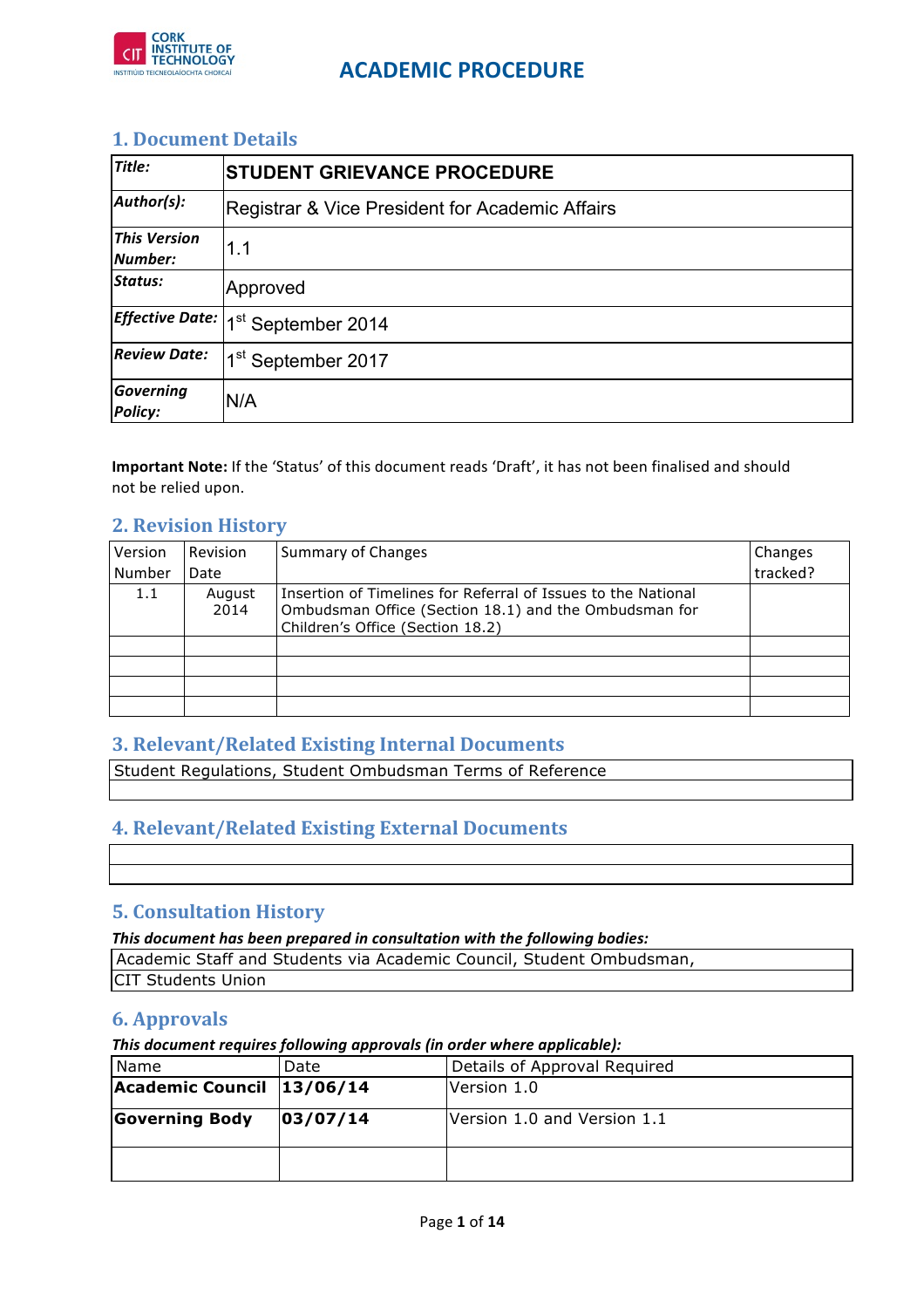

### **7. Purpose**

This Student Grievance Procedure ("Procedure") provides a mechanism for students to resolve grievances internally without recourse to legal procedures. It should be recognised that the majority of grievances should be resolved as near to their source as possible. It is for this reason that the Procedure provides for a number of stages, both informal and formal in the handling of a grievance. The purpose of the Procedure is to ensure that grievances are resolved amicably in so far as possible and to the mutual satisfaction of both complainant and respondent. It is expected that the majority of grievances will be resolved at the informal stage.

### **8. Scope**

- 8.1 This Procedure is open to all registered students of the Institute. The Procedure is also open to any person who was a registered student provided they invoke the Procedure within 3 months of leaving the Institute and the subject matter of the grievance relates to acts or omissions that occurred whilst the person was a registered student.
- 8.2 The Procedure can be invoked on an individual or collective basis. However, it can only be invoked by the aggrieved person(s). It cannot be invoked on someone's behalf, nor can it normally be invoked anonymously. However, in exceptional circumstances, the Institute may deem that it is necessary and appropriate to consider an anonymous grievance.
- 8.3 This Procedure does not apply to grievances raised by students enrolled at another educational organisation for a programme leading to an award by the Institute where the subject matter of the complaint is outside the control and/or responsibility of the Institute.
- 8.4 The Procedure does not replace or take precedence over other Institute procedures. Where a grievance is made which falls within the ambit of another Institute procedure, the complainant will be advised of this and will be requested to avail of the appropriate procedure. Notwithstanding the examples detailed below, it is ultimately a matter for the Institute to decide if a particular grievance falls within the scope of this Procedure or not.
- 8.5 The following will generally fall outside the scope of this Procedure and should be pursued using the channels indicated alongside below:
- Appeals in relation to academic assessment and decisions of examination boards pertaining to student progression, assessment and awards. Such matters are dealt with under the Institute's Examination Regulations.
- Matters relating to student discipline and complaints about students. Such matters are dealt with under the Institute's Student Discipline Procedure.
- Student grievances against members of staff which relate to matters that fall outside of the scope of the professional relationship between staff and students. Due to their unique circumstances, the procedure to be followed for grievances of this nature shall be determined by the Institute on a case by case basis.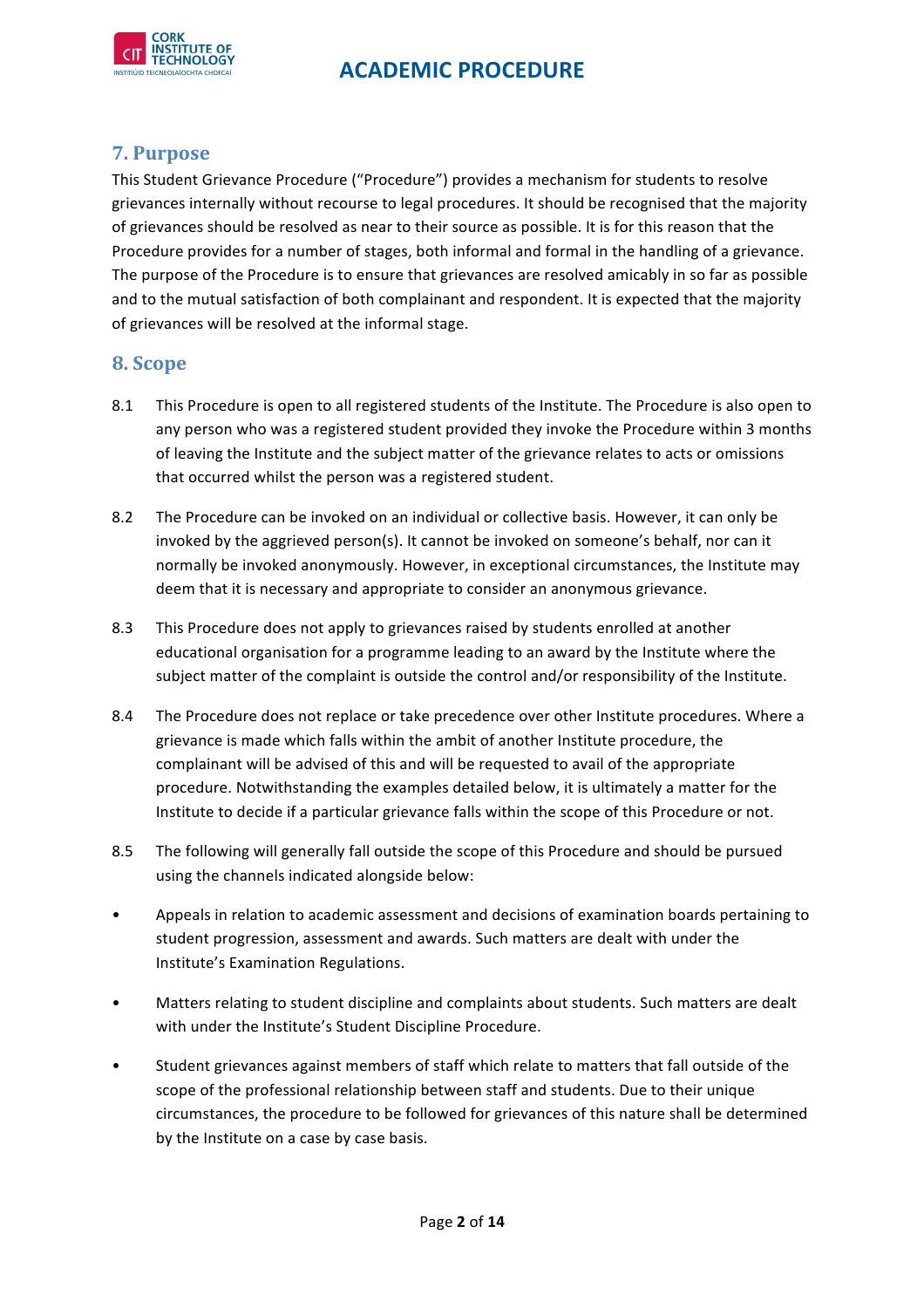

- 8.6 The following are examples of matters that may fall within the scope of this Procedure:
- Student grievances against members of staff of the Institute in relation to bullying and harassment.
- Student grievances in relation to discrimination by the Institute or members of staff.
- Student grievances in relation to the delivery of academic programs and courses of study by the Institute or members of staff.
- Student grievances relating to the professional conduct of members of staff.
- Student grievances relating to student services, academic or non-academic, including the Students' Union.
- Student grievances relating to Institute facilities.
- 8.7 Where a grievance relates to the Institute itself, rather than a particular member of staff of the Institute, it should be raised with the Vice President for Finance and Administration in the first instance who will determine who should act as the respondent to the complaint on behalf of the Institute.
- 8.8 The Institute may progress a matter that has been dealt with under this Procedure further through other procedures. For example, where a student grievance against a member of staff is upheld, the Institute may determine that it should be progressed further under the Institute's Disciplinary Procedure for staff.
- **9. Definitions** N/A
- **10. Responsible Officer(s)** Registrar & Vice-President for Academic Affairs
- **11. Supporting Documents** N/A
- **12. Procedure**
- 12.1 The Institute will endeavour to ensure that grievances are treated seriously and constructively at all stages of the Procedure. It will also seek to ensure that grievances are dealt with fairly and consistently and in accordance with the principles of natural justice.
- 12.2 All staff and students of the Institute are required to fully and promptly co-operate with this Procedure.
- 12.3 If a grievance is upheld, appropriate remedial action will be implemented. If a grievance is not upheld, the reason(s) for the decision will be communicated to the complainant and respondent.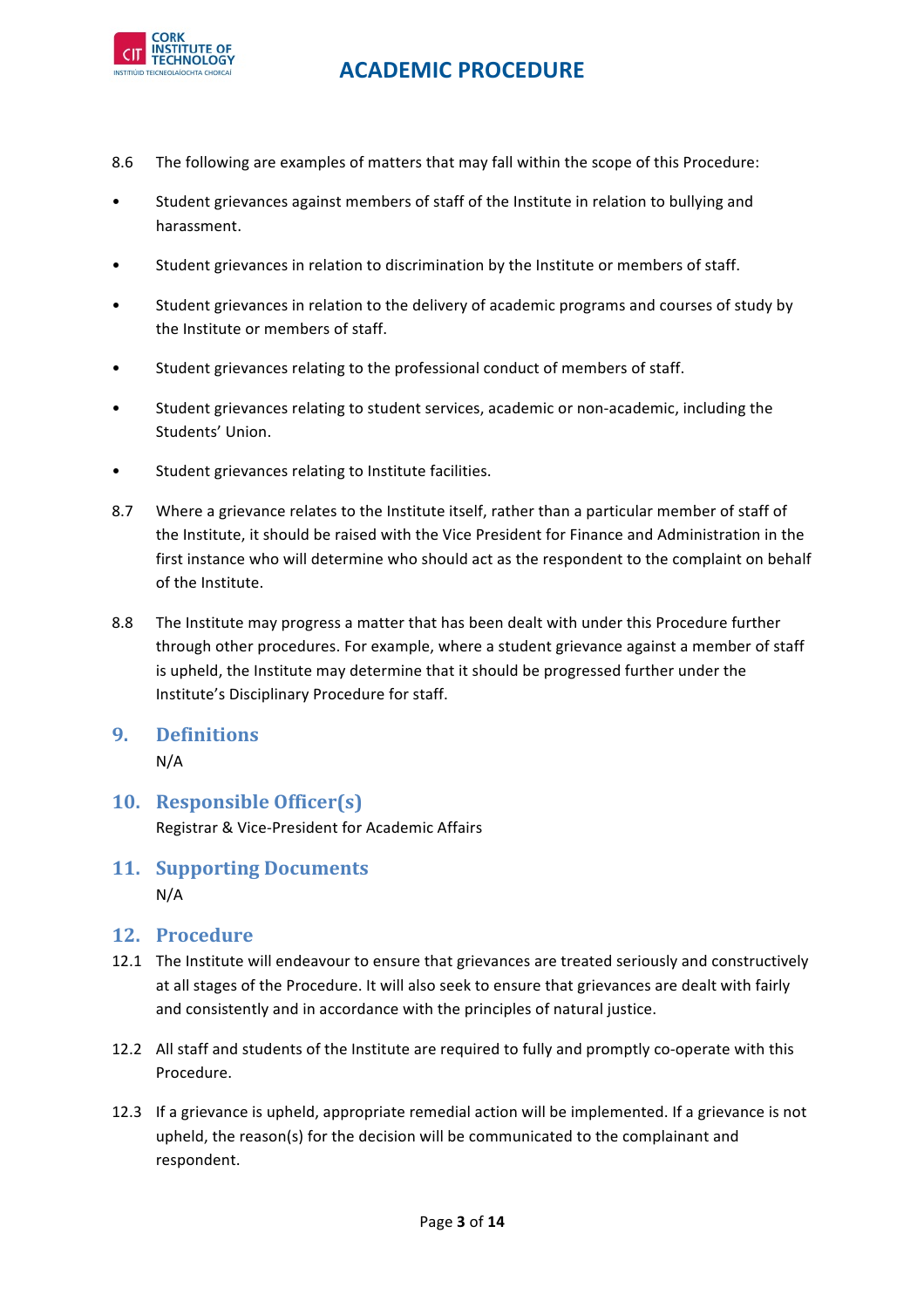

- 12.4 The Institute will seek to ensure that student grievances are addressed promptly within specified timescales outlined in this procedure. If a timescale for addressing a grievance is not achievable at any stage in the procedure, then the complainant and respondent shall be notified in writing and provided with an explanation for any delay.
- 12.5 Privacy and confidentiality will be respected both for complainants and respondents. However, it may be necessary to disclose information to others in order to deal with the grievance and in these circumstances the parties concerned will be informed of such disclosure.
- 12.6 A complainant and respondent are both entitled to be accompanied at all stages of the Procedure by a friend or colleague (in the case of a staff member this person should be a work colleague or a trade union official but not any other person; in the case of a student this person should be a CIT student colleague or Student's Union representative). Both parties are required to notify the Head of Faculty/College or Head of Grievance Review Panel (as appropriate) in advance if a colleague will be present. At any meeting under this Procedure, the friend/colleague may make representations on behalf of the person they represent.
- 12.7 No student who brings a grievance in good faith under this Procedure, whether it is upheld or not, shall be treated less favourably by the Institute or any member of staff than as if the grievance had been upheld. Where a student feels that he/she has been victimised for availing of this Procedure, a further grievance may be made under this Procedure in relation to that matter.
- 12.8 Records will not be kept any longer than necessary. This will not normally exceed one full calendar year following the academic year in which the grievance process ends. It will be the responsibility of the record holder to ensure the records are destroyed in accordance with this procedure.

### 13. **VEXATIOUS, MALICIOUS OR MISCHIEVOUS COMPLAINTS**

- 13.1 While students are encouraged to avail of this Procedure and will be provided with all necessary support, it should only be invoked in the case of legitimate grievances.
- 13.2 Making a complaint concerning a grievance which is found to be vexatious, malicious or mischievous may be considered a breach of this Procedure which may be subject to further action under the Student Disciplinary Procedure. For the avoidance of doubt, a complaint that is not upheld is not necessarily vexatious, malicious or mischievous. It is generally only in exceptional cases where there is evidence that the student(s) knowingly or recklessly made a complaint relating to illegitimate grievances that such further action will be considered by the Institute.
- 13.3 The Institute shall endeavour to ensure that the reputations and professional integrity of members of staff are protected in so far as possible from unsubstantiated complaints.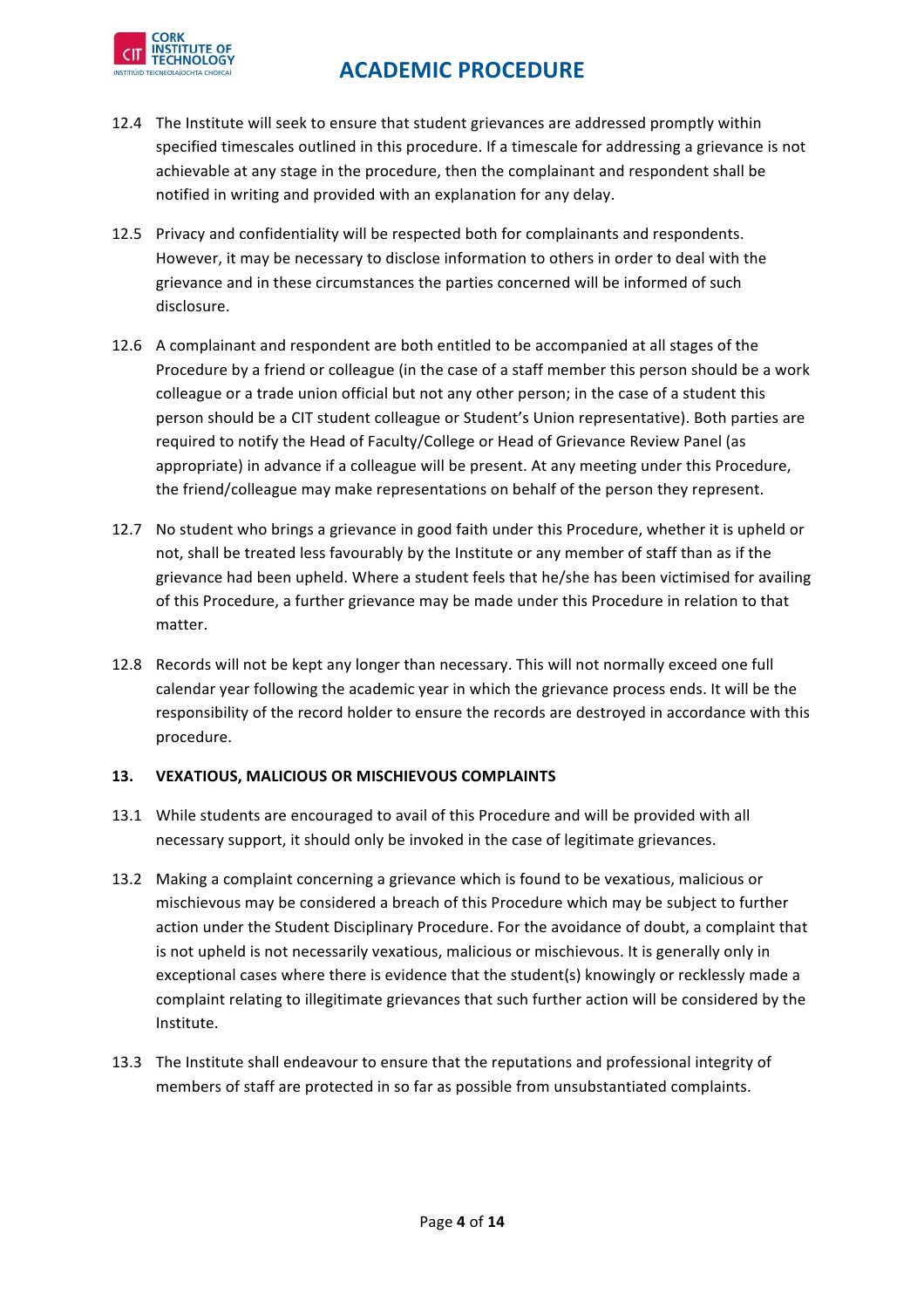

#### **14. THE STUDENT OMBUDSMAN**

- 14.1 The Institute shall appoint a person to be the Student Ombudsman for the purpose of this Procedure.
- 14.2 In short, the primary roles of the Student Ombudsman are:
- To provide advice to students in relation to workings of this Procedure:
- To act as a colleague or mediator at the informal stage of the Procedure (Step 1, detailed below);
- To receive appeals under Step 3; and
- To convene the Grievance Review Panel.
- 14.3 The Student Ombudsman does not have authority to make any decisions as to whether a complaint should be upheld or not, or to take any action where a grievance is upheld or dismissed.
- 14.4 Full details relating to the appointment, function, powers and duties of the Student Ombudsman are contained in Appendix 1.

#### **15. STEP 1: INFORMAL GRIEVANCE PROCEDURE**

- 15.1 The Institute is committed to ensuring that student grievances are resolved in a co-operative, rather than adversarial, manner.
- 15.2 Accordingly, it is expected that the majority of grievances can be resolved at this stage through the complainant first raising their grievance with the respondent. This can be done by:
- Telephoning the respondent to discuss the grievance;
- Making an appointment to see the respondent to discuss the grievance;
- Writing to the respondent to outline the grievance.
- 15.3 The grievance should be raised as soon as possible, normally within five working days of the incident that prompted the grievance
- 15.4 In outlining their grievance, the complainant should state the time, date and briefly describe the incident that prompted the grievance. It is also necessary for the complainant to clearly outline/explain the outcome that is expected.
- 15.5 Every effort should be made by the parties at this stage to arrive at a solution by consensus.
- 15.6 When the student meets with the respondent with a view to resolving the matter the meeting should be under mutually agreed conditions, with or without friends/colleagues or witnesses present, as agreed. Such colleague may include the Student Ombudsman.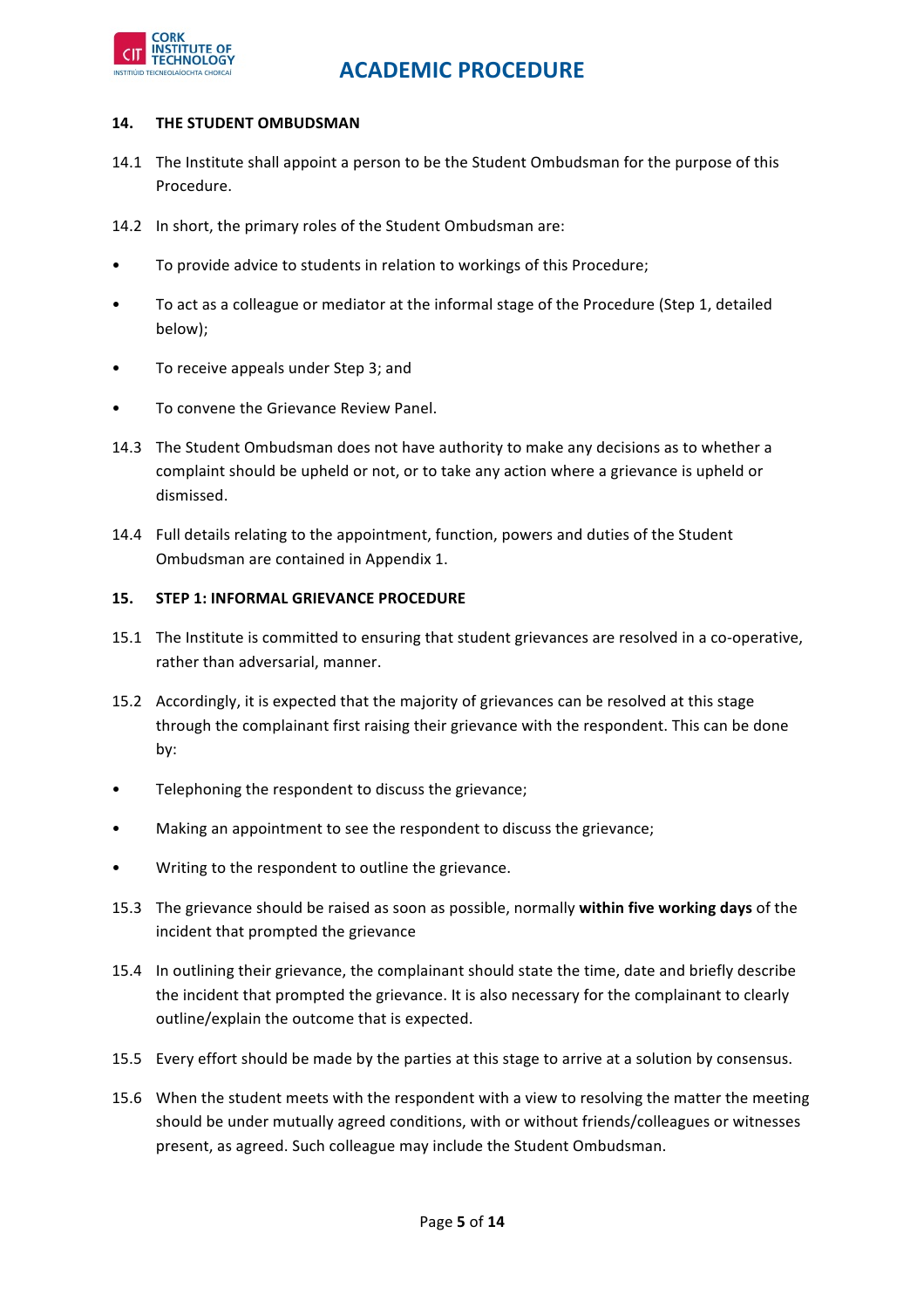

- 15.7 If both sides are agreeable, the parties may opt for the Student Ombudsman to act as a mediator to any discussions at the informal stage of the Procedure. As stated above, the Student Ombudsman does not have any decision making role in this context. His/her role is confined to facilitating the parties in reaching a mutually agreeable solution if this is possible.
- 15.8 It is recognised that there may be exceptional circumstance in which the complainant considers they cannot approach the respondent directly. In this case the complainant may go to a senior member of staff within the department, school, faculty, college or service concerned to informally discuss the grievance. Such senior member of staff may attempt to handle the grievance through correspondence or meetings with the relevant parties. He/she may also seek advice from the Student Ombudsman in relation to the steps that may be taken by him/her to informally resolve the grievance.
- 15.9 It is also open to a student to initiate his/her complaint directly at Step 2 below if he/she feels it will not be possible to resolve the matter informally through Step 1.

### 16. STEP 2: FORMAL GRIEVANCE PROCEDURE

- 16.1 If the complainant is unable to resolve the issue at the informal stage they should submit a Student Grievance Form to the Head of Faculty/College responsible for the area that is the source of the grievance. A copy of this form can be found in Appendix 2.
- 16.2 On the Student Grievance Form, the student is required to briefly outline the grievance and to include dates, times, the nature of the incident and any individual(s) involved. The student must also state the outcome he/she is hoping to achieve and mention any attempts made to informally resolve the grievance. A copy of the submitted Student Grievance Form will be provided to the respondent.
- 16.3 The Student Grievance Form should normally be submitted within 15 working days of the occurrence of the incident which prompted the grievance. It must be signed and dated by the student. It is acknowledged that the timing of the submission of the Student Grievance Form may be affected by any attempts at informal resolution of the grievance under Step 1.
- 16.4 The appropriate Head of Faculty/College shall acknowledge receipt of the Student Grievance Form within 7 working days of receipt of the Student Grievance Form and shall investigate the matter which will normally include a meeting with the respondent. As part of the investigation, the student will normally also be asked to attend a meeting to discuss the grievance in greater detail. The Head of Faculty/College may also request a meeting at which both parties (and their respective colleagues) will be present.
- 16.5 The person raising the grievance may request withdrawal of the grievance at any stage. Approval to withdraw will be at the discretion of the relevant Head of Faculty/College.
- 16.6 Following the conclusion of an investigation, the Head of Faculty/College shall make a decision as to whether or not the complaint should be upheld and whether any action is necessary. The precise nature of any action to be taken will depend on the circumstances of each case. Such action may include: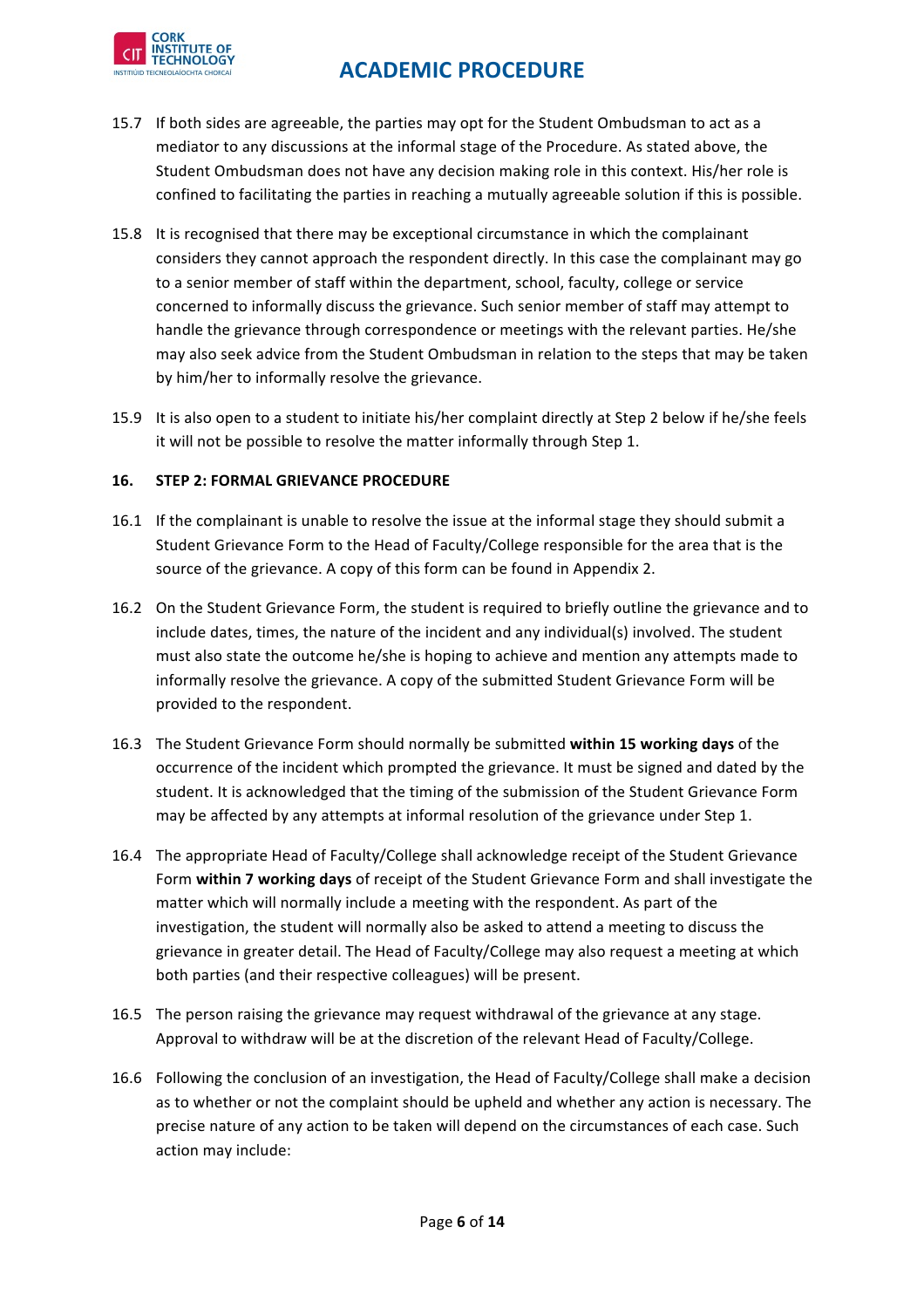

- Recommending that the Institute take certain specified steps to resolve the grievance.
- Directing that the respondent apologise to the complainant.
- Directing that the respondent amend his/her behaviour or practices as appropriate.
- Directing that the complaint be withdrawn.
- Directing that the complainant apologise to the respondent for making a vexatious, malicious or mischievous complaint.
- Warning parties as to future conduct and detailing possible action for further infringements.
- Recommending that the matter should be progressed further through other Institute procedures as appropriate, including the Student Discipline Procedure and the Staff Disciplinary Procedure.
- 16.7 The Head of Faculty shall endeavour to conclude the investigation under this Step 2, make his/her decision and communicate same in writing to the relevant parties within 15 working days of having acknowledged receipt of the Student Grievance Form.
- 16.8 Where the investigation is unable to be concluded within this timescale, the complainant and respondent shall be informed in writing of the revised timescale for receiving a response and the reason(s) for the delay.
- 16.9 The decision and any action taken by the Head of Faculty/College at this stage of the process shall be recorded on the Student Grievance Form.
- 16.10 A copy of the Student Grievance Form shall be appended to the written response sent to all parties, with the Faculty/Service retaining the original for information and for the recording of grievances. The Head of Faculty/College shall communicate the outcome of the Formal Grievance process to the Student Ombudsman.

### 17. STEP 3: GRIEVANCE REVIEW PROCEDURE

- 17.1 If the complainant or respondent is dissatisfied with the decision and/or action taken under Step 2, an appeal can be made to the Grievance Review Panel ("Panel").
- 17.2 The appeal should be submitted to the Student Ombudsman in writing detailing the reasons for wishing to take the grievance to this stage. This should normally be done within 10 **working days** of receipt of the response from Step 2. The Student Ombudsman will acknowledge receipt of the request and convene a meeting of the Panel normally within 15 working days of receipt of the request. The other party to the original grievance will also be given a copy of the written appeal.
- 17.3 As part of its review, the Panel will have access to all prior records and documents relating to the initial grievance. The Panel will normally request to meet with all parties involved in the grievance, individually or collectively.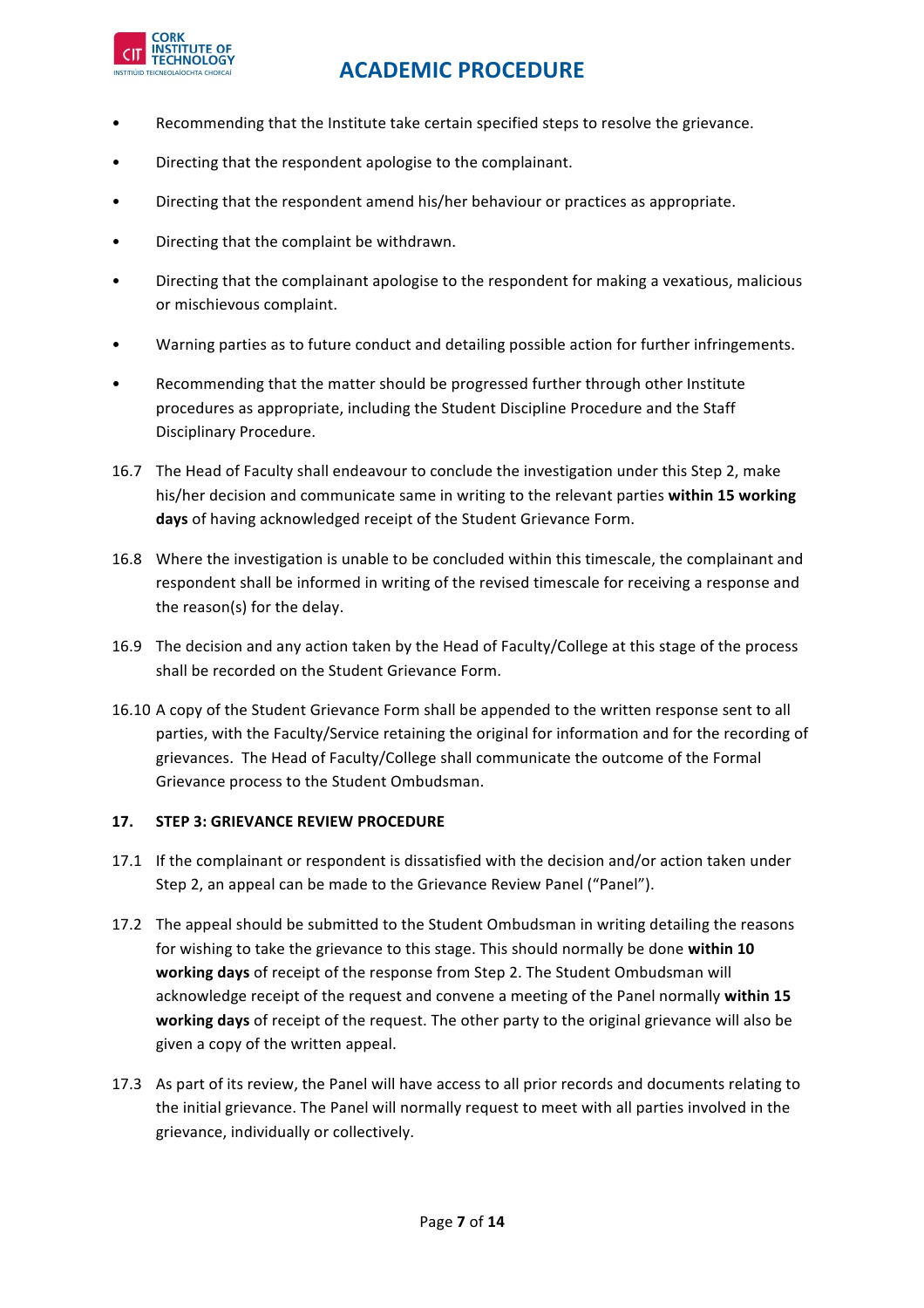

- 17.4 The Panel should endeavour to have completed its review within 30 working days of receipt of the response from Step 2. Having completed its review, the Panel will make a determination as to whether the original decision should be upheld, overturned or modified. The Panel has the authority to take the same action as a Head of Faculty/College under Step 2.
- 17.5 The parties, including the relevant Head of Faculty/College, will normally receive written confirmation of the Panel's determinations within 7 working days of the hearing. A written summary of the hearing will be kept with any other relevant paper in the Office of the Student Ombudsman
- 17.6 The decision of the Panel is the final stage of this Procedure.
- 17.7 The Registrar and Vice President for Academic Affairs shall chair the Panel or, where appropriate, a member of the Institute Executive Board appointed by the President.
- 17.8 The Panel shall comprise of:
- The Chairperson;
- A Head of Faculty/College not previously involved in the grievance, appointed by the President;
- An independent person appointed by the President from a panel of independent persons approved from time to time by the Governing Body; and
- The Secretary to the Panel shall be the Student Ombudsman or his/her nominee.
- 17.9 If any of the people above has already been involved in the grievance in any way, that person shall be replaced on the Panel by a person nominated by the Vice President for Finance and Administration.

### **18 REFERRAL TO THE NATIONAL OMBUDSMAN'S OFFICE**

18.1 If the complainant or respondent feels that they have been unfairly treated or is not satisfied with the Institute's decision on their complaint, it is open to them to contact the Office of the Ombudsman. By law the Ombudsman can investigate complaints about any of the Institute's administrative actions or procedures as well as delays or inaction in the complainant's or respondent's dealings with the Institute. The Ombudsman provides an impartial, independent and free dispute resolution service.

A complaint may be referred to the Office of the Ombudsman. The time limit for making a complaint to the Ombudsman is 12 months from the date the action complained of occurred, or the date that the complainant becomes aware that action occurred (whichever is later).

18.2 If the complainant is a child or young person under 18 or an adult who knows a child who they feel has been unfairly treated, or they are not satisfied with the Institute's decision on their complaint, it is open to them to contact the Ombudsman for Children's Office. By law the Ombudsman for Children's Office can investigate complaints about any of the Institute's administrative actions or procedures as well as delays or inaction in the complainant's or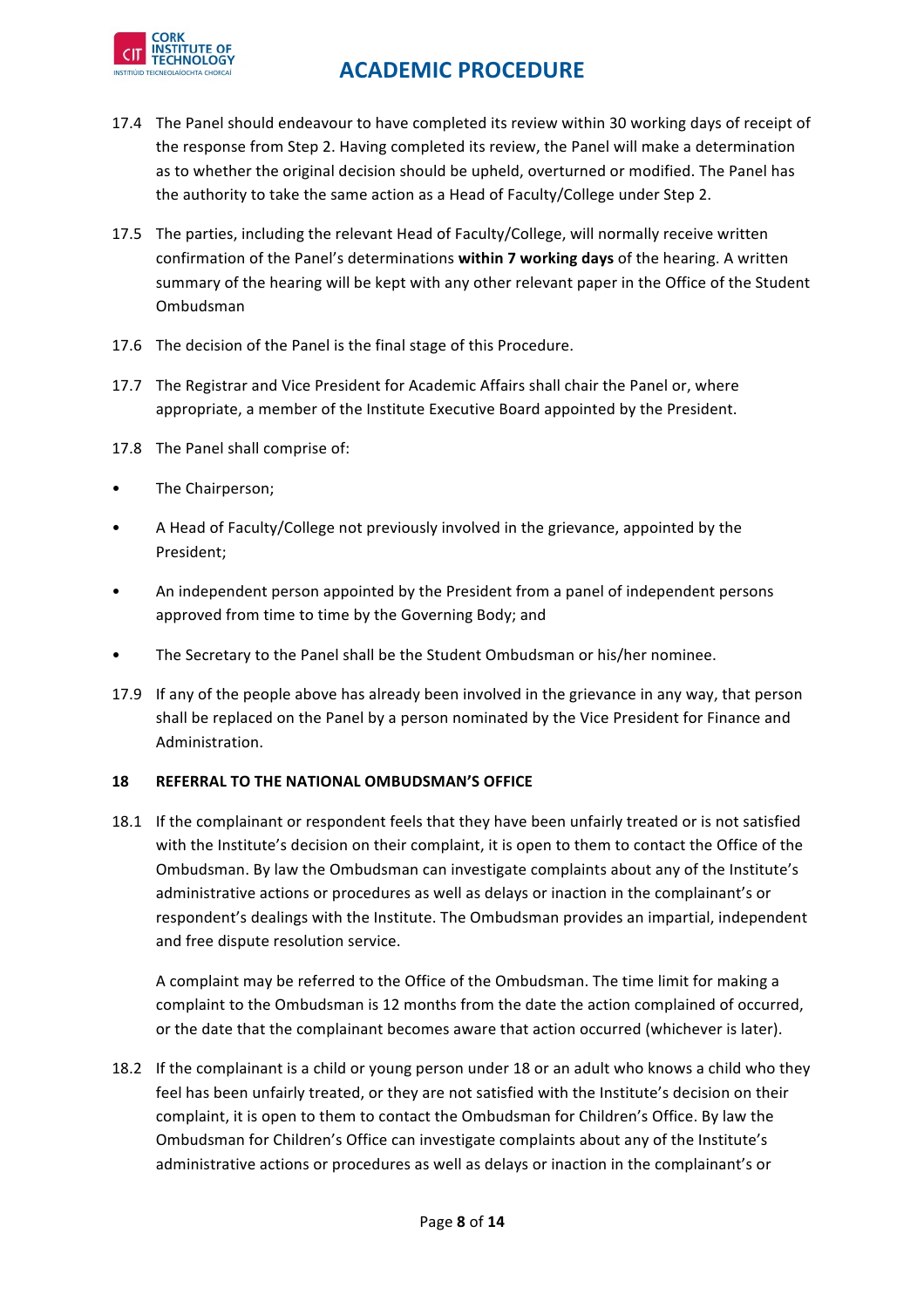

respondent's dealings with the Institute. The Ombudsman for Children provides an impartial, independent and free complaints handling service.

There is generally a two-year time limit for submitting a complaint to the Ombudsman for Children, starting from the time of the action or the time the child making the complaint, or on whose behalf the complaint is made, became aware of the action, whichever is the later.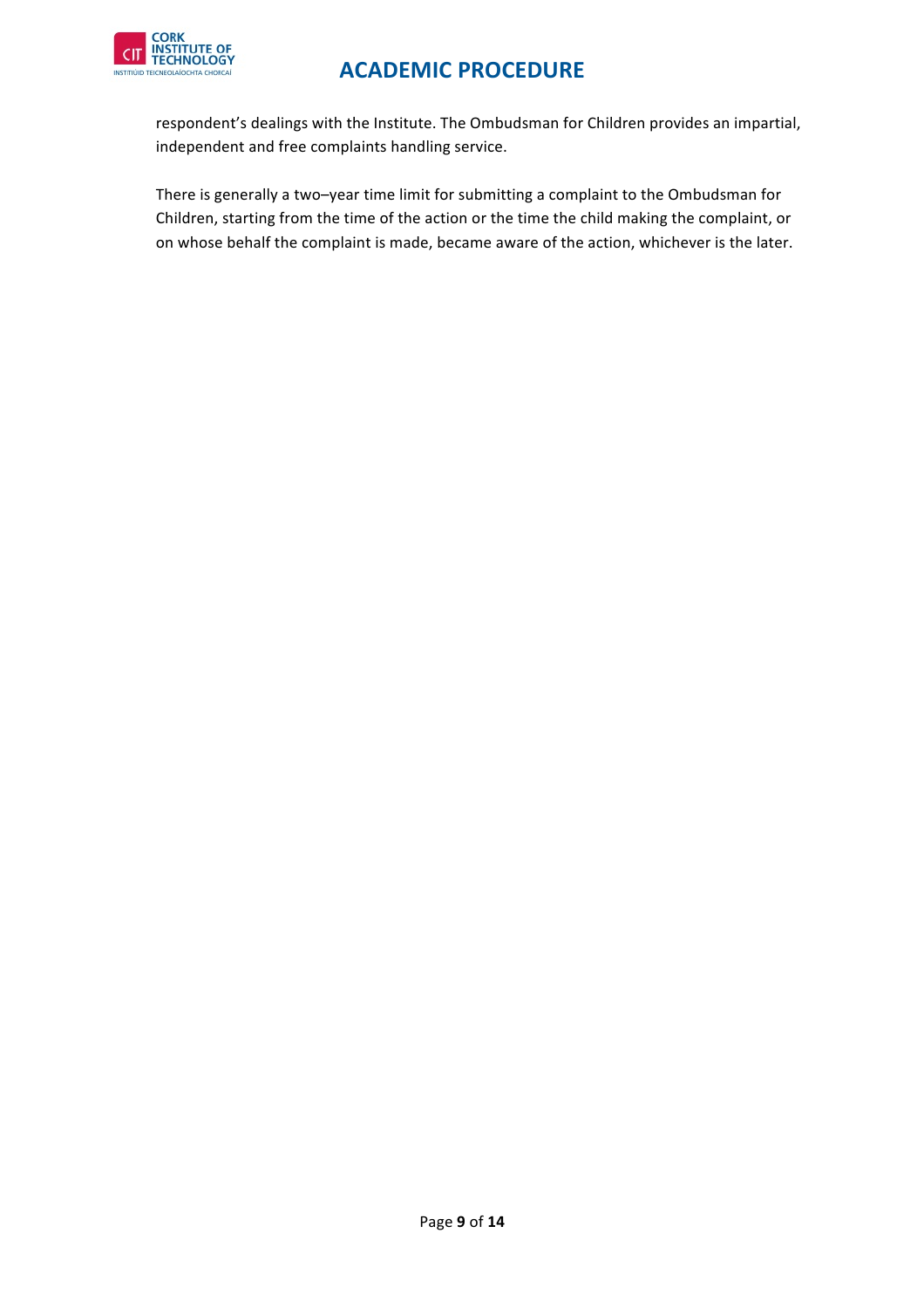

#### **APPENDIX 1**

#### **STUDENT OMBUDSMAN - TERMS OF REFERENCE**

#### **1. Student Ombudsman**

The post of Student Ombudsman is a part-time one, tenable for a period of three years and renewable once only. The holder will be an experienced member (or retired member) of the academic staff who is familiar with the workings of the Institute and will report directly to the President.

The purpose of the post of Student Ombudsman is to advise and assist students with the resolution of difficulties, complaints or grievances involving staff or services of the Institute in an informal manner and as quickly as possible.

The services provided for by this post are complementary to a range of existing student services and the Student Ombudsman may refer relevant student issues for resolution by those services as appropriate.

#### **2. Role and Duties of the Student Ombudsman**

The Student Ombudsman:

- (1) advises and assists students in matters arising from their membership of the Institute;
- (2) facilitates the Student Grievance policy in relation to complaints and grievances of individual students or groups of students;
- (3) facilitates communication by bringing parties together to resolve grievances;
- (4) refers complaints or grievances to the appropriate body for resolution, if appropriate;
- (5) examines complaints or grievances with a view to clarifying the facts of the case;
- (6) recommends to a Head of Department/School/Faculty/College/Administrative Unit, the action that may be required for the resolution of legitimate complaints or grievances;
- (7) submits an annual report to the President (a report that shall normally be released into the public domain within the Institute):
- (8) highlights, in the annual report to the President, recurring difficulties or patterns of difficulty encountered by students and makes recommendations to President for the resolution of such difficulties. The President may refer the report to Academic Council for comment. Where appropriate, recurring issues will be notified by the Student Ombudsman to the Registrar and Vice President for Academic Affairs, for follow up action;
- (9) carries out such other duties appropriate to the post as may be assigned by the President from time to time.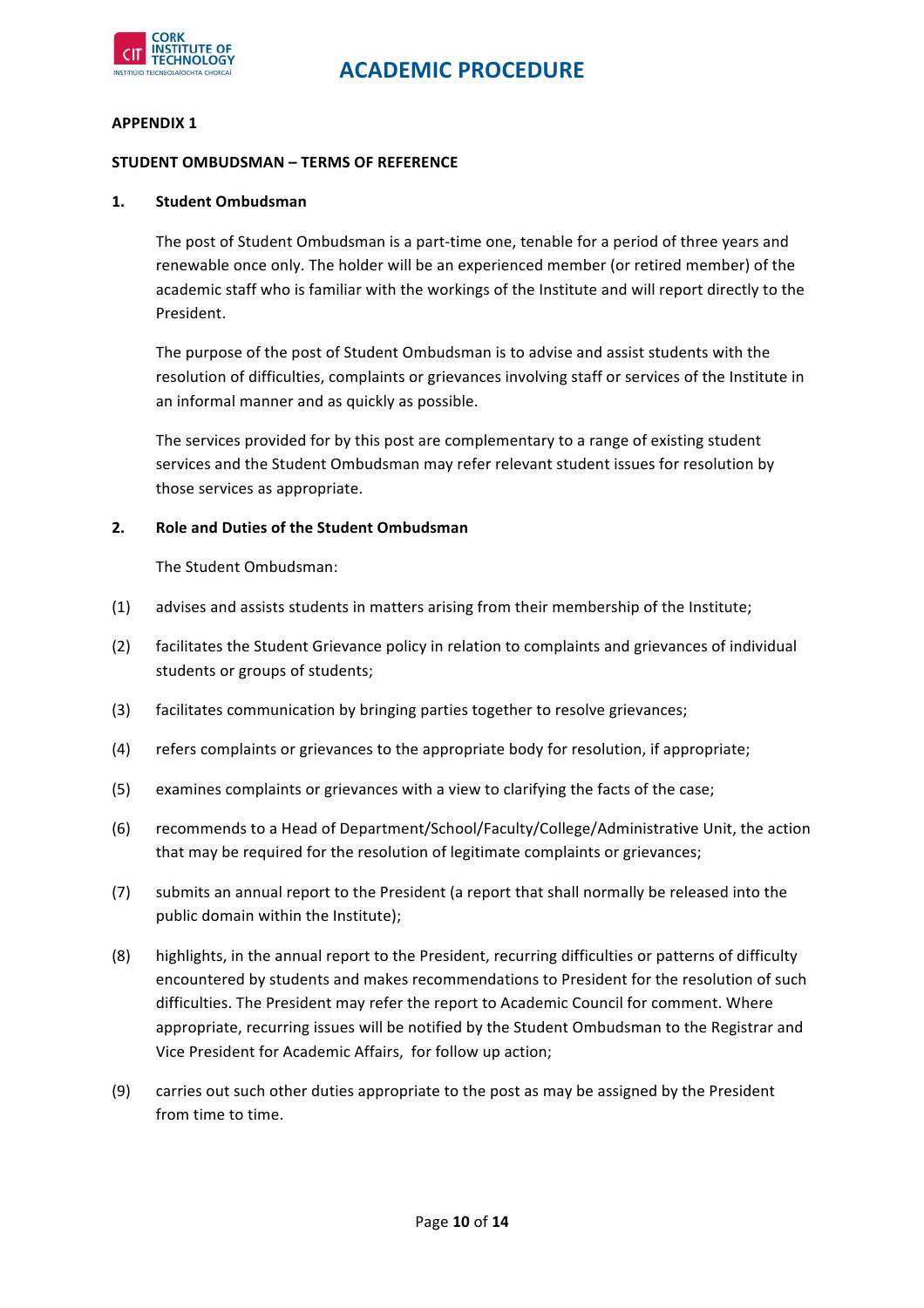

#### **3.** Powers of the Student Ombudsman

- (1) The power of the Student Ombudsman lies in the prestige of the office, the independence of the individual from any institutional influence, and the fairness, objectivity and impartiality of the attempts to resolve conflicts.
- (2) The Student Ombudsman shall have access to all relevant documentation within the Institute.
- (3) The Student Ombudsman does not have authority to take disciplinary action, reverse decisions or over-ride regulations.
- (4) The Student Ombudsman serves as a mediator to resolve grievances informally rather than as an arbitrator.

### **4. Confidentiality**

- (1) All enquiries to the Student Ombudsman will remain confidential and the Student Ombudsman will not report the names of those who use the service to anyone without their permission, except in cases of serious threat to life or property or where required by law.
- (2) The Student Ombudsman will protect the identity of individuals and their concerns and will not disclose having met or talked with a party or parties, without permission of the party or parties, except in cases of serious threat to life or property or where required by law.
- (3) The Student Ombudsman will take specific action related to an individual's concerns only with the individual's express permission and only to the extent permitted, subject to  $4(1)$  and  $4(2)$ above.
- (4) Communication with the Student Ombudsman is not notice to the Institute. The Student Ombudsman's Office is not an office of record. Speaking with the Ombudsman is not "notice to the Institute" of problems or policy violations. If a student wishes the Institute to "be on notice," that is, formally to know about a particular problem and formally respond, the Ombudsman can assist in identifying the office to contact.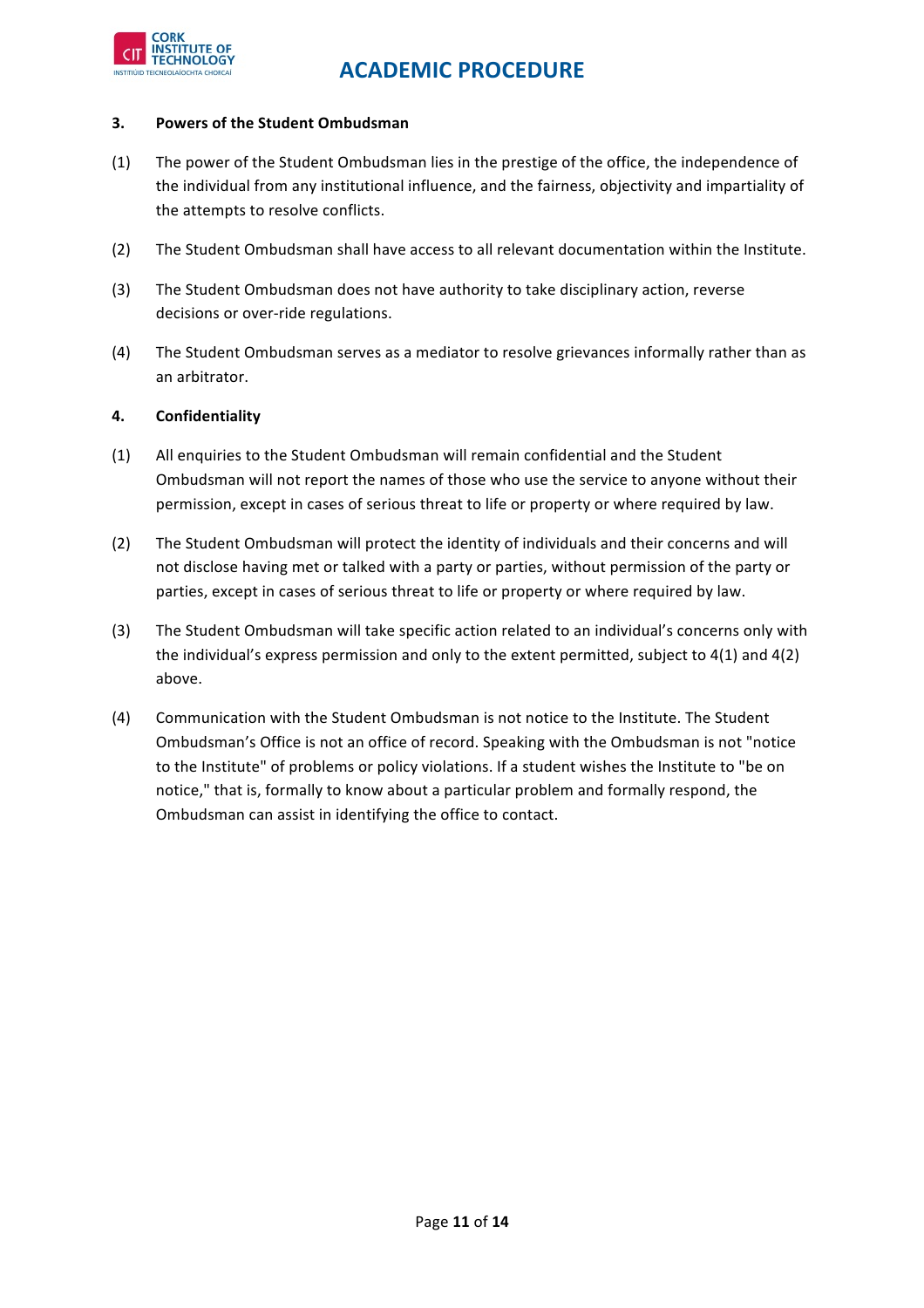

### **APPENDIX 2**

| <b>STUDENT GRIEVANCE FORM</b>                                                                                       |
|---------------------------------------------------------------------------------------------------------------------|
|                                                                                                                     |
|                                                                                                                     |
|                                                                                                                     |
|                                                                                                                     |
|                                                                                                                     |
|                                                                                                                     |
| Nature of Grievance (please continue overleaf if necessary)                                                         |
|                                                                                                                     |
|                                                                                                                     |
|                                                                                                                     |
| <u> 1989 - 1989 - 1989 - 1989 - 1989 - 1989 - 1989 - 1989 - 1989 - 1989 - 1989 - 1989 - 1989 - 1989 - 1989 - 19</u> |
|                                                                                                                     |
|                                                                                                                     |
|                                                                                                                     |
|                                                                                                                     |
|                                                                                                                     |
|                                                                                                                     |
|                                                                                                                     |
|                                                                                                                     |
|                                                                                                                     |
|                                                                                                                     |
|                                                                                                                     |
|                                                                                                                     |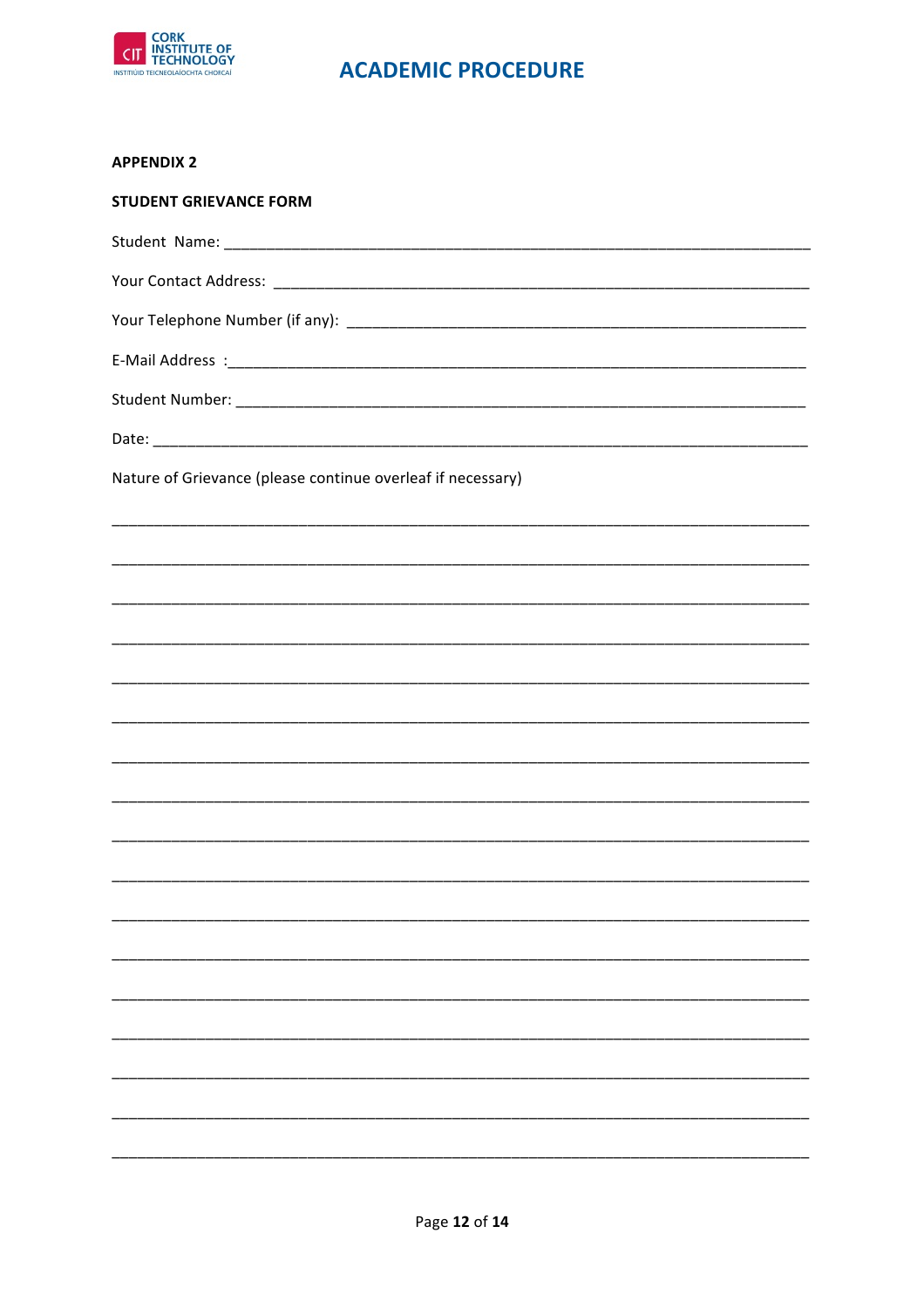

Remedy you are seeking (it is very important that you complete this section as failure to do so may result in a delay in dealing with your Grievance)

### **OFFICIAL USE ONLY**